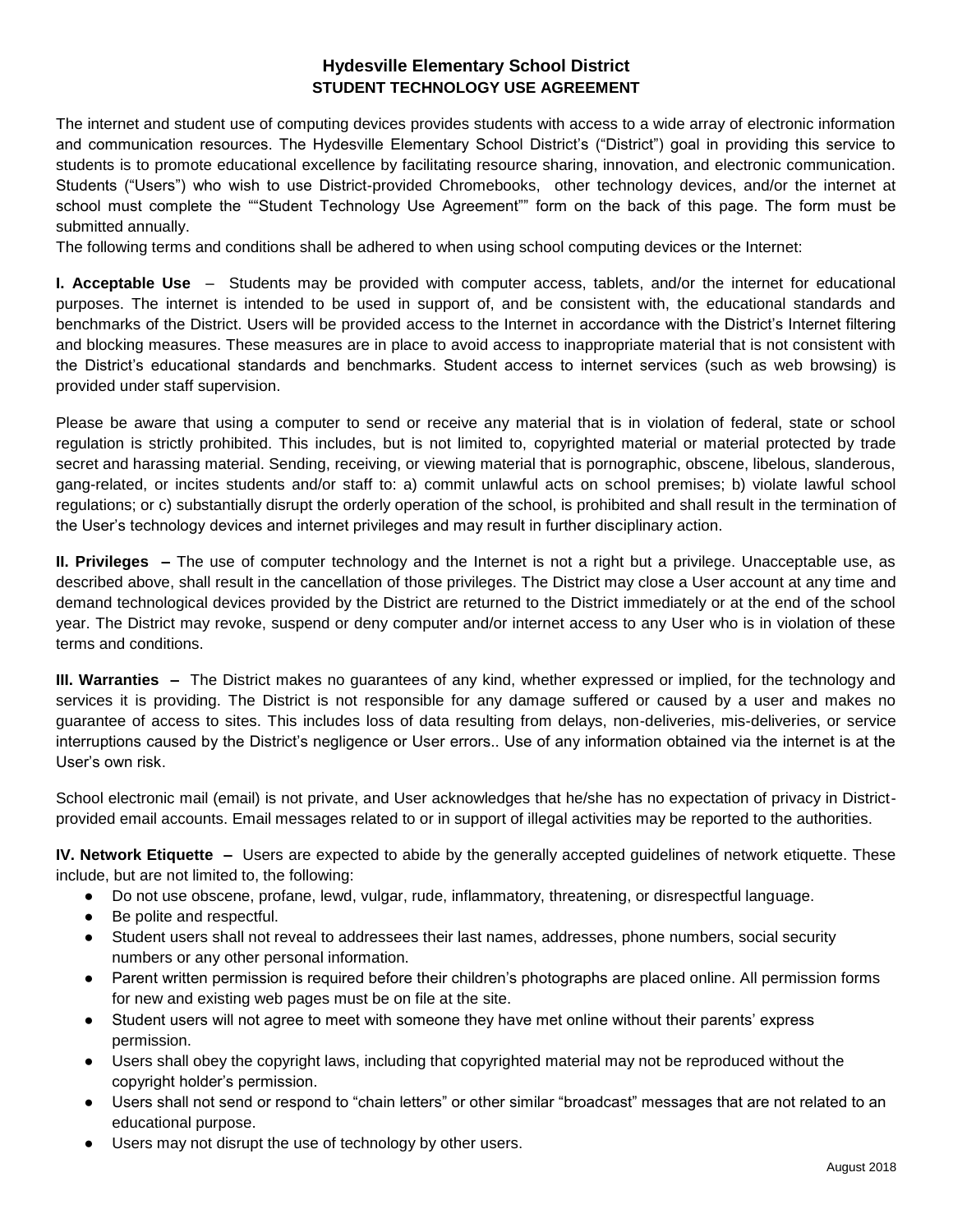**V. Security –** Security on any computer system is a high priority. If the user identifies a security problem, the user shall notify the teacher or principal. The user will not show or identify a security problem to others. Users may not use another individual's network account for any reason. Attempts to log-in to any network device using another person's network account or attempts to log-in as the system administrator shall result in cancellation of user privileges and possible disciplinary action. Any user identified as a security risk or having a history of problems with other computer systems may be denied access. In addition to the prohibition on unauthorized access to another user's account, Users have a responsibility to assist in maintaining the security of the network. Users shall heed the following guidelines:

- Report security problems to the teacher or principal.
- Users must protect their network identification and password. Users should change their password periodically.
- Users shall not post or broadcast anonymous messages.
- Users will avoid inadvertent spread of computer viruses by utilizing virus protection procedures as provided by the District.

**VI. Vandalism / Harassment / Discrimination / Illegal Activities / Bullying –** Vandalism, harassment, discrimination, and/or illegal activities will result in the cancellation of internet and/or technology use privileges. Vandalism is defined as any malicious attempt to harm or destroy data of another user or network, including so called "hacking." Vandalism and other illegal activities include, but are not limited to, the creation or uploading of computer worms and viruses, attempts to gain unauthorized access to any computer system (or attempts to go beyond User's authorized access), the defacement of web sites, or attempts to deny network services to other users (denial of service attacks). Harassment is defined as the persistent annoyance of another user or the interference in another user's work. This includes, but is not limited to, the sending of unwanted email or posting unwanted messages on electronic message boards, etc. Bullying is defined by Education Code 48900 (r) and further discussed in Board policy and regulation. Targeting a student for harassment on the basis of disability, gender, gender identity, gender expression, nationality, race or ethnicity, religion, sexual orientation, or any other characteristic that is contained in the definition of hate crimes set forth in Section 422.55 of the Penal Code, including immigration status, will not be tolerated.

**VII. Penalties –** Any user violating these terms and conditions or any applicable state and/or federal laws is subject to loss of technology privileges and any other disciplinary options in accordance with Board and school discipline policies. When deemed necessary, law enforcement agencies may be involved.

**If a Chromebook or other device such as a tablet, e-reader, or desktop computer, is purposely damaged or damaged through carelessness, the student/parent/guardian will be responsible for the full replacement cost of a Chromebook (approximately \$300), and the replacement cost of other devices, to be determined at the time of the incident.** The School regards the Chromebook and other devices the same as all other materials that are checked out to a student (e.g. library materials, sports equipment, musical instruments, etc.).

*If a student commits vandalism, harassment, and/or bullying that constitutes a violation of Education Code sections 48900* **et seq.,** *the student may be subject to disciplinary action for such acts, in accordance with existing policies and the Education Code.*